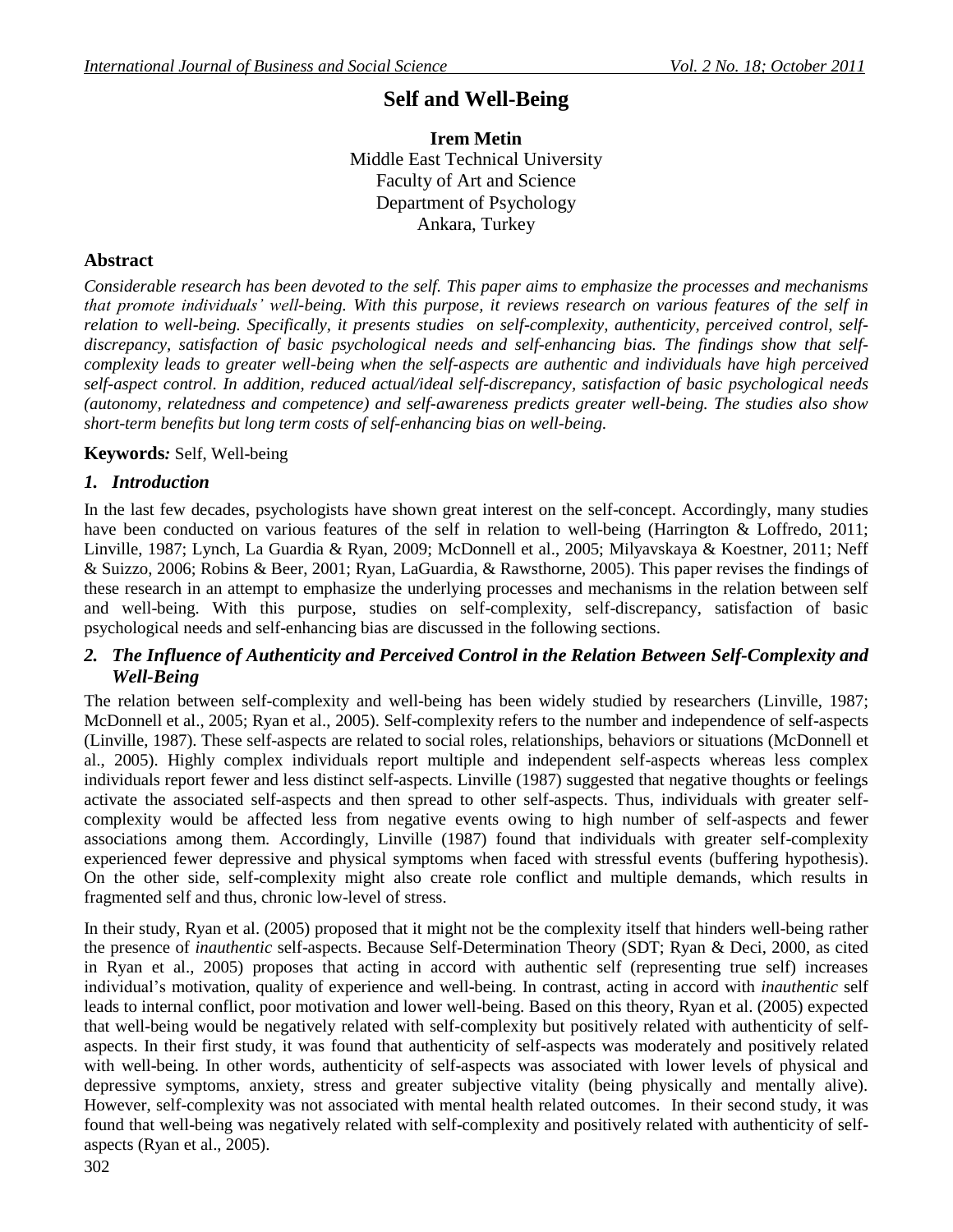There was also a significant interaction effect that is, individuals with low complexity and low authenticity showed the most physical symptoms while individuals with high complexity and high authenticity showed the least physical symptoms. It indicates that authenticity ameliorates the negative impact on physical symptoms for those individuals with high complexity. Overall, the study highlights the point that "the quality of self-aspects, whether they represent the true self or not" is important for well-being. In this respect, it contributes to literature by expanding Linville's (1987) findings on self-complexity. Based on the findings of Ryan et al.'s study (2005), it is important that people represent their true selves in multiple roles and demands, otherwise they might become confused about how to behave in different life contexts and might not function appropriately.

In addition to authenticity, *perceived control* was suggested as a moderator in the relation between selfcomplexity and well-being (McDonnell et al., 2005). Because previous research has shown that control have positive consequences for one's well-being and health such as promoting self-efficacy, developing intrinsic motivation, decreasing anxiety and depression (Averill, 1973, Bandura, 1986, Beck, 1976, Ryan & Deci, 2000 as cited in McDonnell et al., 2005). In their self-aspect control hypothesis, researchers expected that having several and low-control self-aspects would lead to poor functioning. As expected, individuals who had greater selfcomplexity and lower perceived self-aspect control displayed adverse outcomes (more physical symptoms, depression, negative events and lower self-esteem). Furthermore, greater self-complexity was found to be associated with less perceived control, more negative feelings about own self-aspects and poorer well-being. Overall, the study provides no evidence for buffering hypothesis (Linville, 1987) yet provides strong evidence for self-aspect control hypothesis, which suggests that perceptions of control over one's multiple selves moderates self-complexity and well-being relation.

Authenticity is defined as "the acting and expressing oneself in ways that are consistent with experienced values, desires and emotions" (Neff & Suizzo, 2006, p. 441). From this definition, authenticity can be considered as an important personality trait that emerges in interaction between people (Neff & Suizzo, 2006). Thus, it is important to investigate how socio-cultural factors shape individual's authenticity. In their study, Neff and Suizzo (2006) examined the impacts of *power inequality, culture* and *gender* on authenticity within romantic relationship. They expected that perceived power inequality (in decision making) would influence authentic self-expression negatively. Individuals who perceived a lack of power in their relationship would express themselves less authentically and this lack of authenticity would be associated with less relational well-being (lower self-esteem and more depression). It was also expected that the direct relation between perceived power inequality and wellbeing would be stronger for Mexican Americans than European Americans depending on models of cultural differences.

The results showed that European Americans, individuals who were equal or dominant in their relations, and women reported more authenticity separately while Mexican Americans, individuals who were subordinates, and men reported less authenticity. Considering relational well-being, being subordinate predicted negative outcomes (for European Americans only) and equality predicted positive outcomes. Authenticity accounted for a large variance in well-being; mediated power and well-being link. It indicates that lack of power leads to avoidance from potential repercussions from the dominant partner, and it inhibits individual's capacity to communicate freely or reflect his/her underlying thoughts and behaviors, which in turn influences well-being. Contrary to expectations, egalitarian relationships were common in two cultures, not supporting a male dominance and female subordination among Mexican-Americans. In addition, authenticity explained almost *twice* as much variance in well-being for Mexican-Americans than for European-Americans, supporting the view that authenticity is not an individualistic value rather a *universal* value. The study suggests considering authenticity as a universal value and provides clear evidence for communalities across cultures.

## *3. The Influence of Self-Discrepancies and Satisfaction of Basic Needs on Well-Being*

In Self-Discrepancy Theory, Higgens (1987, 1989a as cited in Fiske & Taylor, 1991) proposed that people think about themselves in terms of their *actual self* (they currently are), *ideal self* (how they would like to be) and *ought self* (what they think they should be). He also proposed that the discrepancies among these selves might result in dejection-related emotions (e.g. sadness, disappointment and depression) or agitation-related emotions (e.g. anxiety, nervousness and guilt) unless they remained resolved. In this respect, it becomes important to identify factors that may reduce the discrepancies. In one study, researchers examined "how discrepancies between actual and ideal self concepts influenced well-being and how *autonomy supportive partner* affected the discrepancies" (Lynch et al., 2009).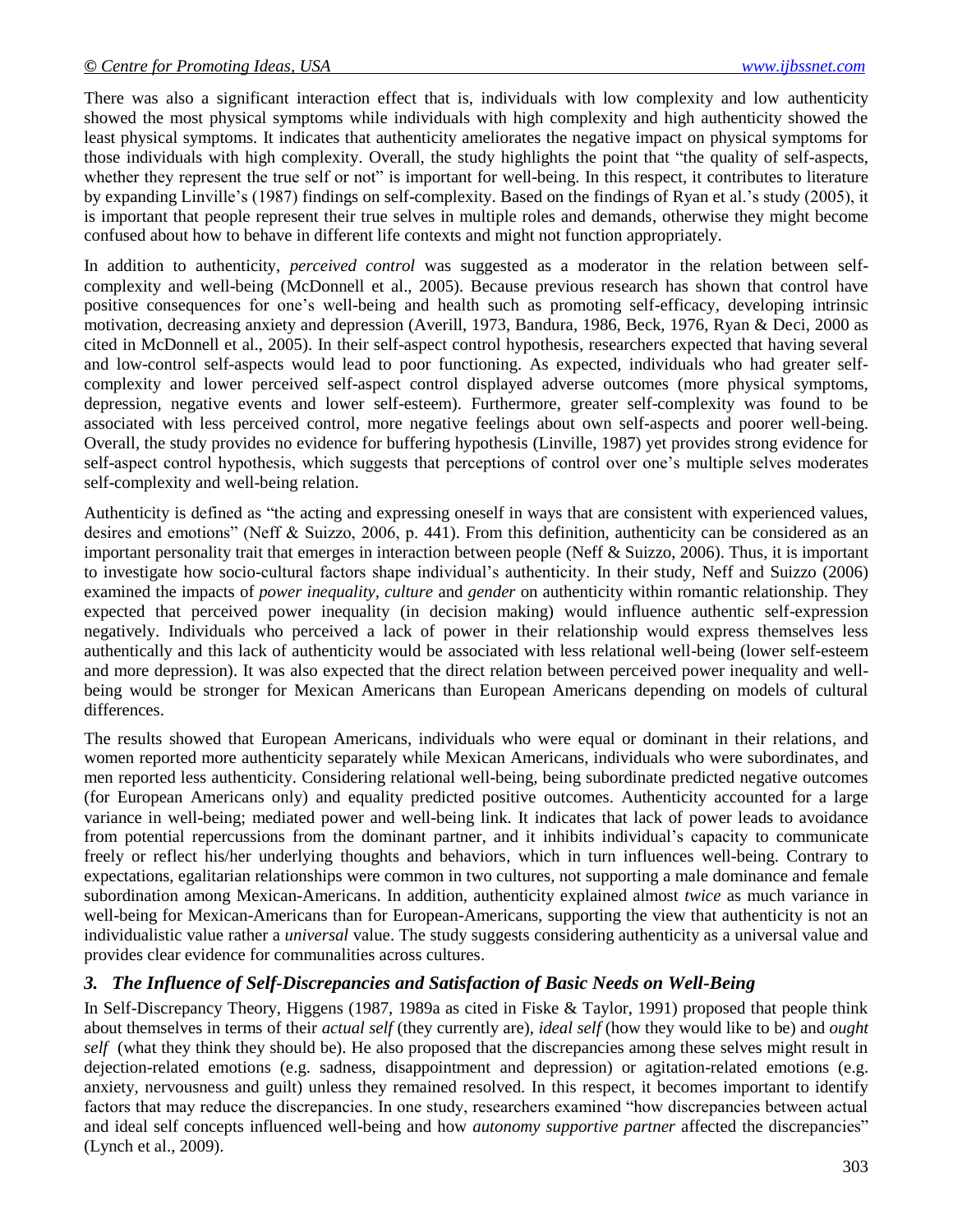Based on Self-Determination Theory, it was expected that autonomy supportive partner would reduce selfdiscrepancies, because this partner would provide an uncontrolling, initiative context in which individual would effectively pursue his/her ideal self. As expected, it was found that self-discrepancies were negatively associated with well-being (satisfaction, vitality and positive-negative affect) and perceived autonomy support was positively associated with smaller discrepancies. The mediational analyses showed that autonomy supportive partners predicted greater well-being through reduced actual/ideal self-discrepancies. This study highlights two important points. The first point is that reducing actual/ideal discrepancies is crucial for well-being. Thus, ideal selves should be more realistic and be integrated more fully to self-concepts. The more distant ideal selves are from reality, the more discrepancy there would be. The second point is that autonomy supportive style reduces this discrepancy through creating a free, uncontrolled context to pursue one's ideal self. It has implications in child development as well. Parents should provide an autonomy supportive context for their children. In addition, they should provide opportunities for decision-making, initiative-taking and avoid behavioral control. The study did not reveal moderating role of culture when the analyses were done across cultures (China, Russia, US). Autonomy supportive partner was related to lower actual/ideal discrepancies in all cultures, indicating the universality of need for autonomy.

Self-Determination Theory suggests that basic needs (autonomy, relatedness and competence) activate growth and integration; and satisfaction of these needs is important for greater well-being (Ryan & Deci, 2000, as cited in Lynch et al., 2009). Similarly, autonomy and relatedness are proposed to be distinct but complementary needs for optimal functioning (Imamoğlu, 1998). In a very recent study, researchers examined relations between satisfaction of basic psychological needs, motivation and well-being across important life domains (Milyavskaya & Koestner, 2011). It was expected that if SDT was universal, then it would be applied to multiple contexts that is, need satisfaction would predict well-being at different contexts such as family, friends, romantic relationship, work, school and activities/leisure. It was also expected that autonomous motivation would mediate this relation. The results revealed that need satisfaction predicted both autonomous motivation and well-being (high subjective vitality and positive affects). Autonomous motivation partially mediated the relation between need satisfaction and well-being. The findings indicate that satisfaction of autonomy, relatedness and competence at various domains influences individuals' well-being. In this relation, *autonomous motivation,* which originates from the self, plays an important role.

## *4. The Influence of Self-Enhancing Bias on Well-Being*

In general, people have a motive to elevate the positivity of their self-concepts (Taylor & Brown, 1988). According to Taylor and Brown (1988), a positive view of the self promotes positive affectivity (e.g. happiness), the capacity for productive and creative work and the ability to care about others. Positive self perception may be especially important in threatening situations such as catastropic events or illnesses. It helps individual to feel better about themselves, and provides motivation to overcome negative situation and pursue future goals. However, it may also have some drawbacks such as pursuing careers that are inappropriate to individuals, persevering at tasks that are uncontrollable, failing to make necessary preperations and ignoring important source of information (Taylor & Brown, 1988).

In literature, there are mixed findings about positive and negative consequences of positive illusions about the self. Therefore, it would be more appropriate to examine *under which conditions positive illusions are adaptive*, rather than creating two opposing claims (Robins & Beer, 2001). With this purpose, Robins and Beer (2001) examined short-term benefits and long-term costs of positive illusions about the self. In the first study, they examined the correlates of self-enhancing bias, measured by self-peer and perceived peer evaluations of task performance. They found that individuals who overestimated their performance in the task tended to be narcissistic and ego-involved, showed more self-serving bias and experienced increased positive affect after the task. In their second study, researchers examined longitudinally whether the promoting effect of self-enhancing bias remained when these students entered college. Surprisingly, self-enhancers showed decrease in well-being and in academic performance, indicating a decrease in promoting effect of self-enhancing bias. The findings provide evidence for *short-term benefits* but *long term costs* of self-enhancing bias. It indicates that unrealistic view of self may lead to positive consequences for well-being but these outcomes may not remain in the long term. This study contributes to the literature by showing "*the contexts*" under which distortion of reality may be adaptive or maladaptive.